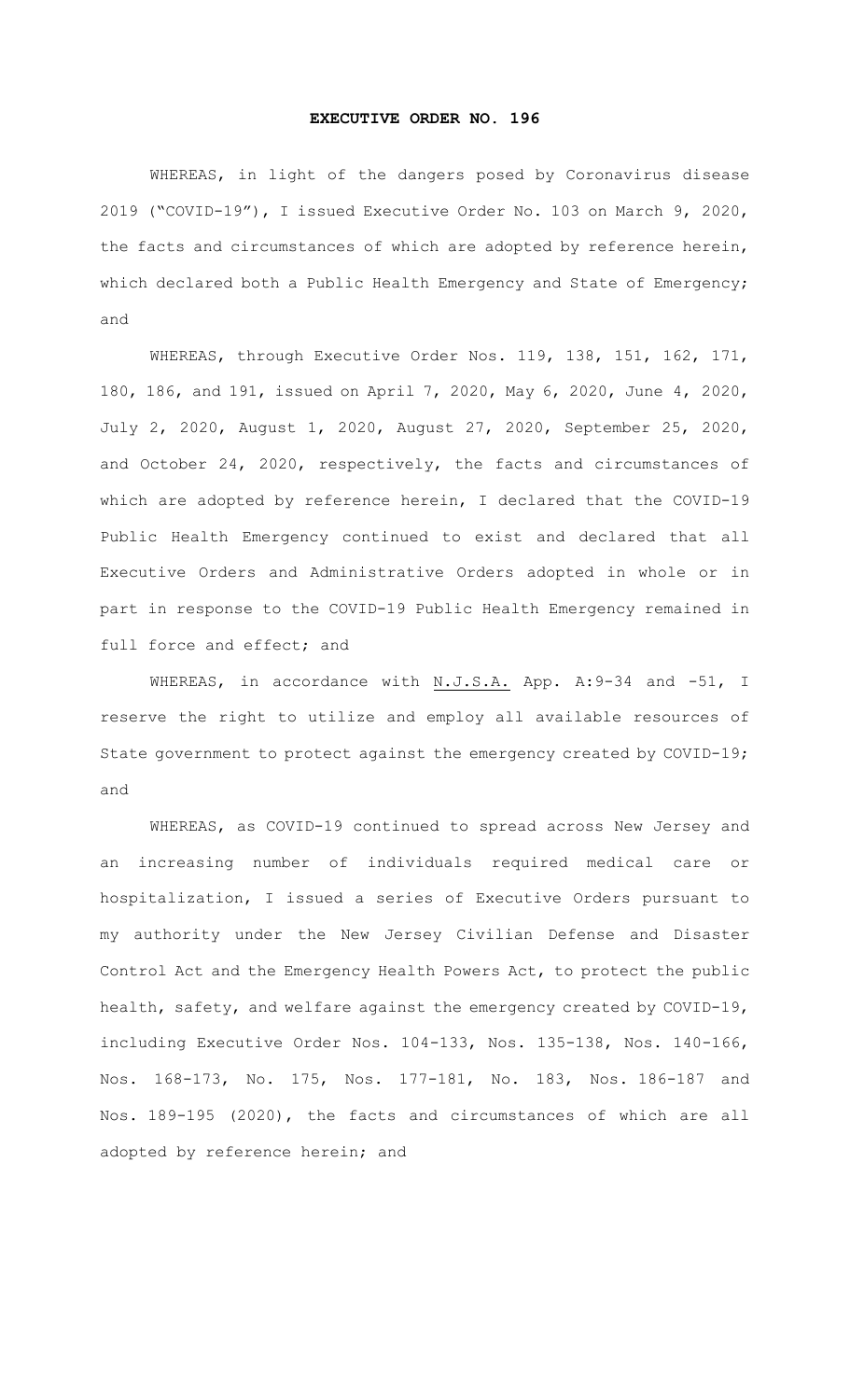WHEREAS, after consultation with officials from the Department of Health ("DOH"), I announced a multi-stage New Jersey's Road Back Plan for the methodical and strategic reopening of businesses and activities based on scientific data and metrics concerning the level of disease transmission risk and essential classification; and

WHEREAS, the Centers for Disease Control and Prevention ("CDC") has issued guidance for mass gatherings or large community events, such as conferences, festivals, parades, concerts, sporting events, and other potentially super-spreading events, recognizing that gatherings can significantly contribute to the spread of COVID-19 and introduce the virus to new communities through increased transmission to a large number of people in a short period of time, and states throughout the region previously canceled all such events; and

WHEREAS, the CDC recognizes that the stringency of any limit on gatherings should be tailored to the significance of COVID-19 transmission in the State and region, meaning that as the spread of COVID-19 fluctuates in a state, that state can adjust its limits on indoor and outdoor gatherings accordingly; and

WHEREAS, consistent with the above principles, I signed a series of Executive Orders gradually lifting restrictions on both outdoor and indoor gatherings; and

WHEREAS, the most recent of which, Executive Order No. 183, issued on September 1, 2020, limited the number of individuals at indoor gatherings that are not religious services or celebrations, political activities, wedding ceremonies, funerals, or memorial services to 25 percent of the capacity of the room in which it takes place, but regardless of the capacity of the room, such limit shall never be larger than 25 persons or smaller than 10 persons; and

WHEREAS, the limitations on outdoor gatherings have not been altered since Executive Order No. 161, issued on July 2, 2020, which limited the number of individuals at such a gathering to 500 persons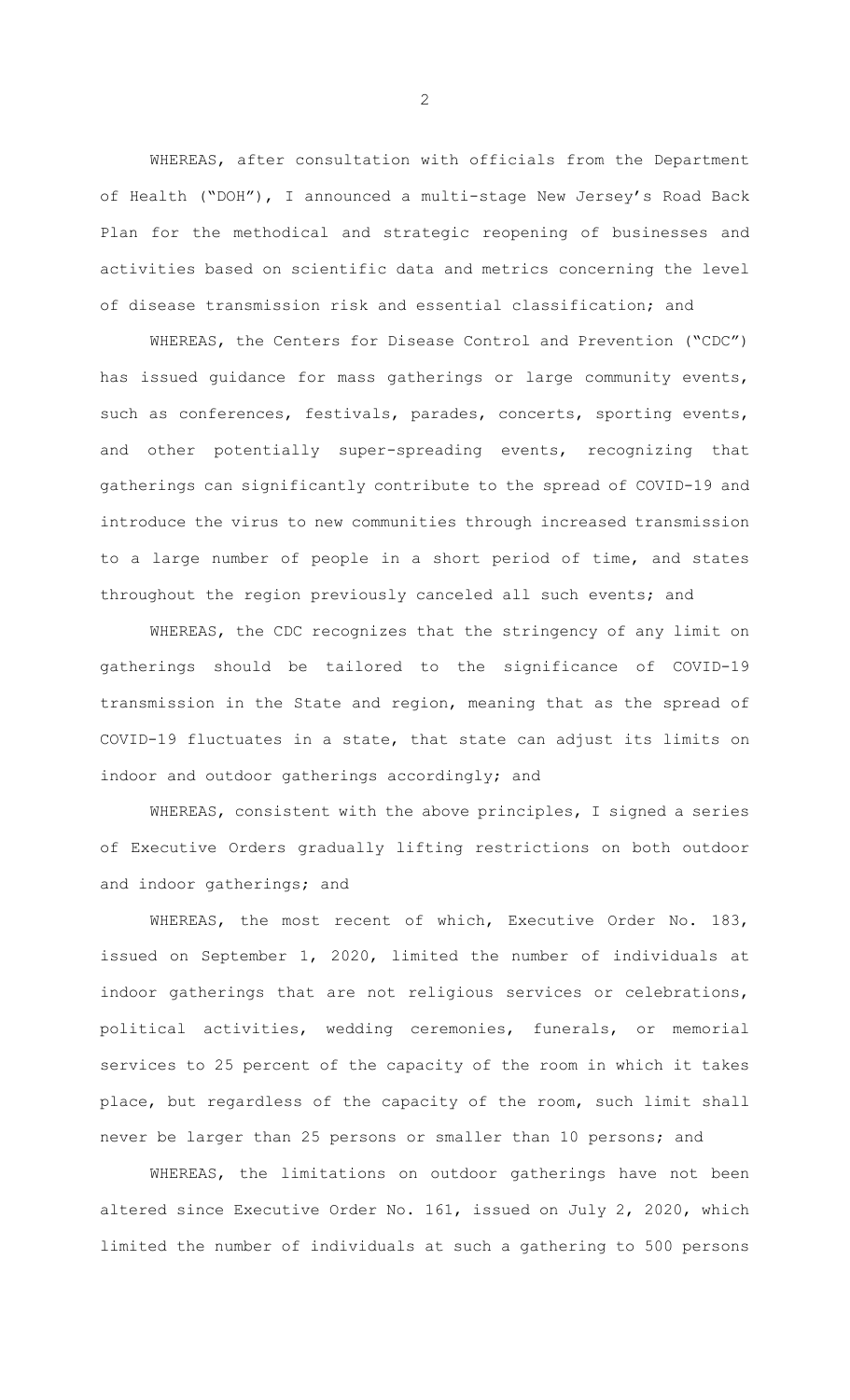or fewer and clarified that an outdoor gathering that is a religious service or political activity, such as a protest, is not required to comply with the numerical limit on persons; and

WHEREAS, the State has experienced recent upticks in the number of cases and hospitalizations across all counties; and

WHEREAS, approximately 13 percent of all outbreaks in New Jersey between March 20 through November 1 can be attributed to private gatherings, consistent with the role indoor gatherings have played in leading to further spikes of COVID-19 in other states and countries; and

WHEREAS, the combination of evidence tracing clusters of COVID-19 to gatherings and the overall statewide increase in the rate of transmission means that it is appropriate to reduce the limits on gatherings at the current time; and

WHEREAS, certain gatherings, including religious services and political activity, are constitutionally protected activities, and restrictions on these gatherings should be less aggressive than restrictions on other gatherings, as other states have repeatedly recognized; and

WHEREAS, legislative and judicial proceedings are particularly important to the functioning of the State, the latter of which implicates constitutional rights and foundational privileges, and so can proceed with less restrictive limits; and

WHEREAS, certain events such as wedding ceremonies, funerals, and memorial services, whether religious in nature or not, which typically happen once in a lifetime, provide benefits to the well-being of the participants such that they can be treated differently from casual social gatherings such as house parties and birthday parties, which occur on a more frequent basis and typically do not present the same compelling need; and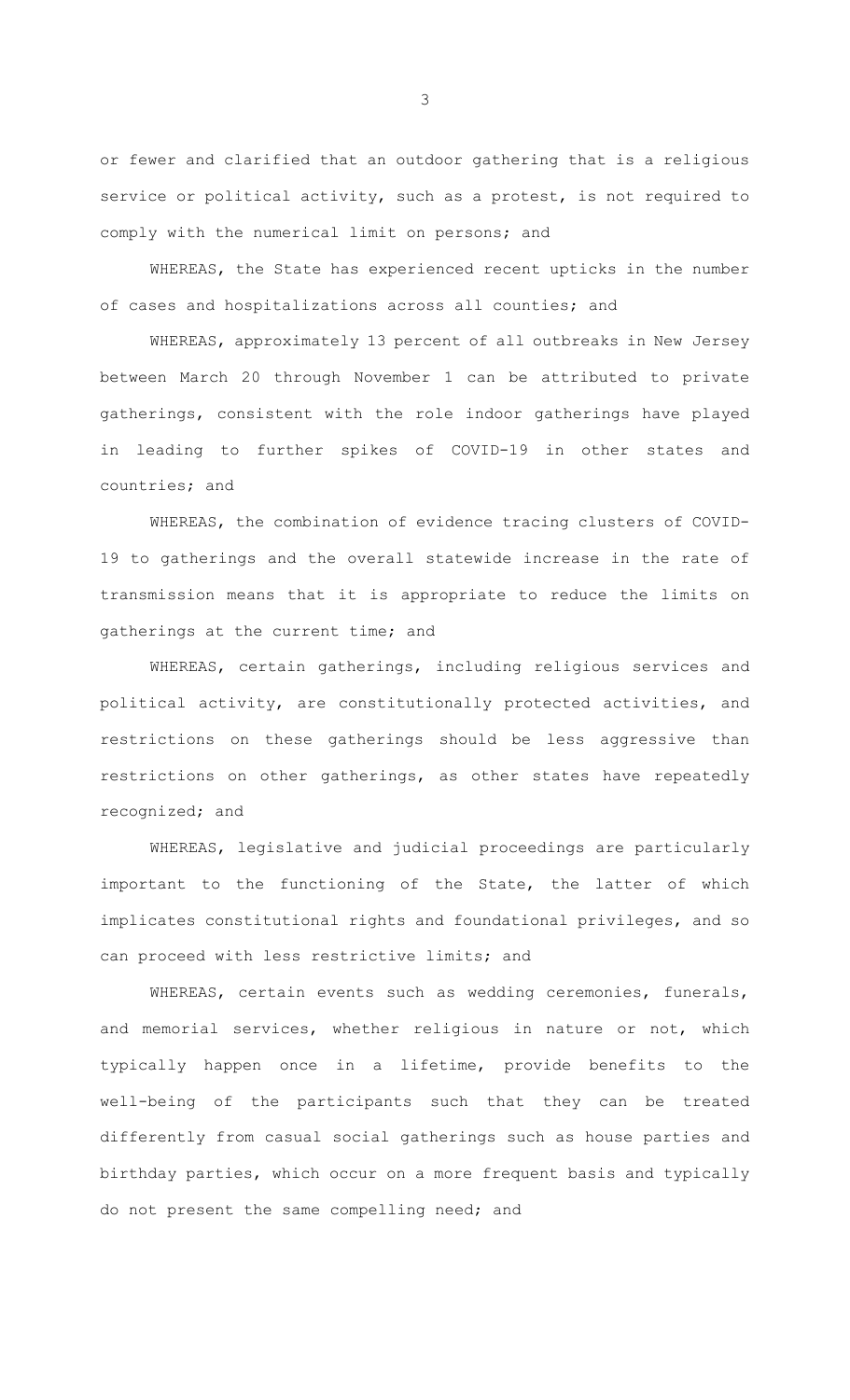WHEREAS, indoor wedding ceremonies and memorial services may have been planned under the current capacity limits, and often with social distancing protocols set up well in advance, and therefore suddenly changing the applicable limits for these events would be highly disruptive; and

WHEREAS, events such as wedding ceremonies, funerals, and memorial services typically include a defined list of attendees, which makes it easier for contract tracing to occur; and

WHEREAS, the informal nature of large house parties also makes it especially hard to engage in contact tracing, as well as to monitor and to enforce the requirements to wear masks and engage in social distancing, which stands in sharp contrast to wedding ceremonies, funerals, and memorial services; and

WHEREAS, reducing the limits on indoor gatherings other than religious services or celebrations, political activities, wedding ceremonies, funerals, and memorial services from a maximum of 25 persons to a maximum of 10 persons will both help reduce the spread of COVID-19 and reduce the burden on our contact tracing program; and

WHEREAS, certain sports practices and competitions require more than 10 individuals to be present, when accounting for players, coaches, referees, and other necessary individuals, and the formal nature of such events makes it easier to ensure that health and safety protocols are being appropriately followed; and

WHEREAS, college and university athletic programs and professional athletic teams, leagues, and organizations, are readily able to establish comprehensive protocols for the athletes participating within their programs, including by placing limitations on outside activities, subjecting participants to regular testing, and requiring athletes to reside in a specified location; and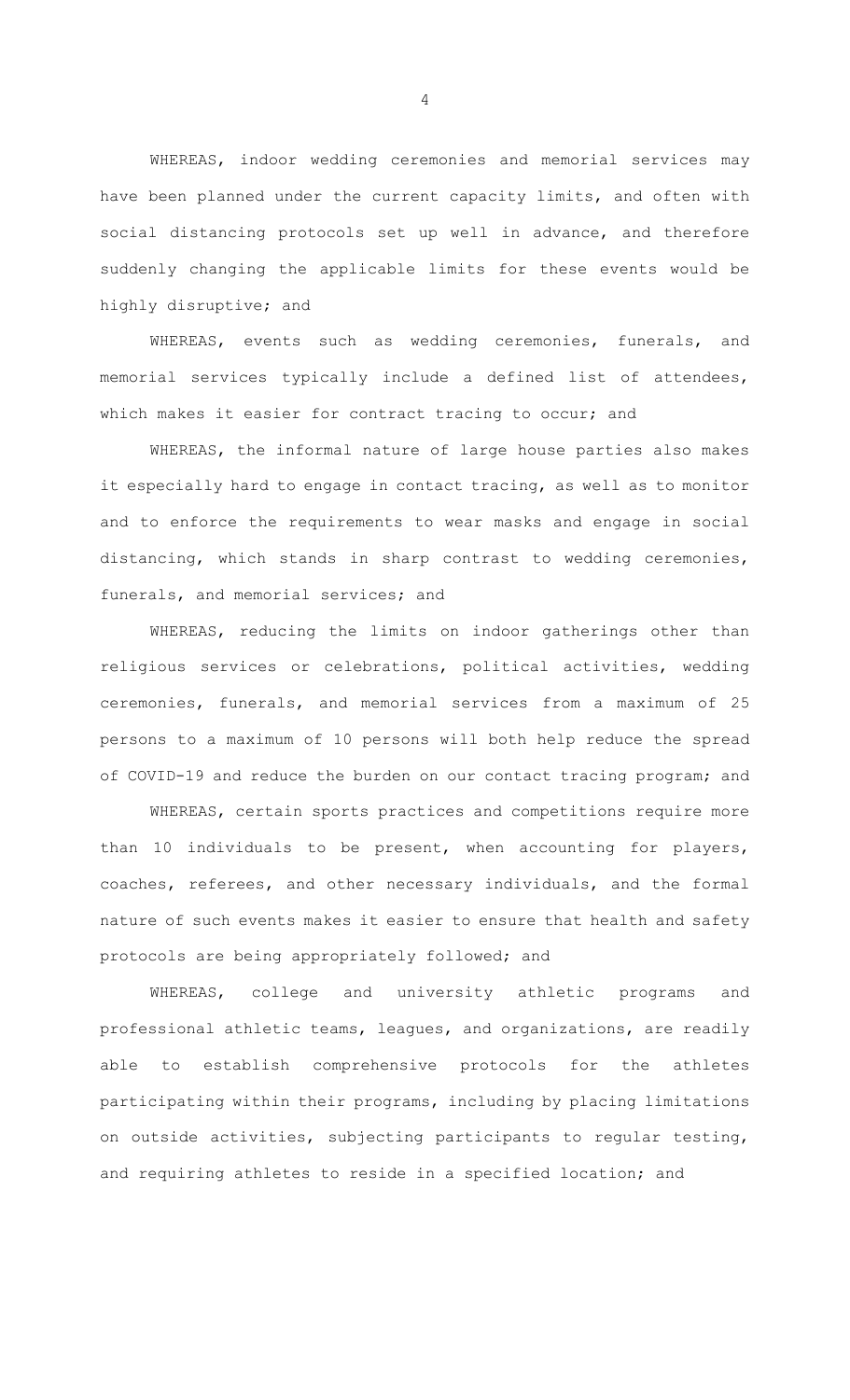WHEREAS, while there is generally less risk associated with outdoor gatherings, it is likewise appropriate to lower the outdoor gatherings limit in our State to no more than 150 people to prevent increased transmission through super-spreading events and large community gatherings; and

WHEREAS, all gatherings, whatever their nature, must continue to utilize protective measures, including use of masks and social distancing; and

WHEREAS, because of the severity of the decrease of the limit on outdoor gatherings, as compared with the limit on indoor gatherings, the effective date of that provision will be delayed by approximately one week to avoid significant disruption of prescheduled activities; and

WHEREAS, the Constitution and statutes of the State of New Jersey, particularly the provisions of N.J.S.A. 26:13-1 et seq., N.J.S.A. App. A: 9-33 et seq., N.J.S.A. 38A:3-6.1, and N.J.S.A. 38A:2-4 and all amendments and supplements thereto, confer upon the Governor of the State of New Jersey certain emergency powers, which I have invoked;

NOW, THEREFORE, I, PHILIP D. MURPHY, Governor of the State of New Jersey, by virtue of the authority vested in me by the Constitution and by the Statutes of this State, do hereby ORDER and DIRECT:

1. Paragraph 4 of Executive Order No. 183 (2020) is hereby rescinded and the number of individuals at indoor gatherings that are not religious services or celebrations, political activities, wedding ceremonies, funerals, or memorial services shall be limited to 10 persons. The number of individuals at indoor gatherings that are religious services or celebrations, political activities, wedding ceremonies, funerals, or memorial services shall be limited to 25 percent of the capacity of the room in which it takes place, but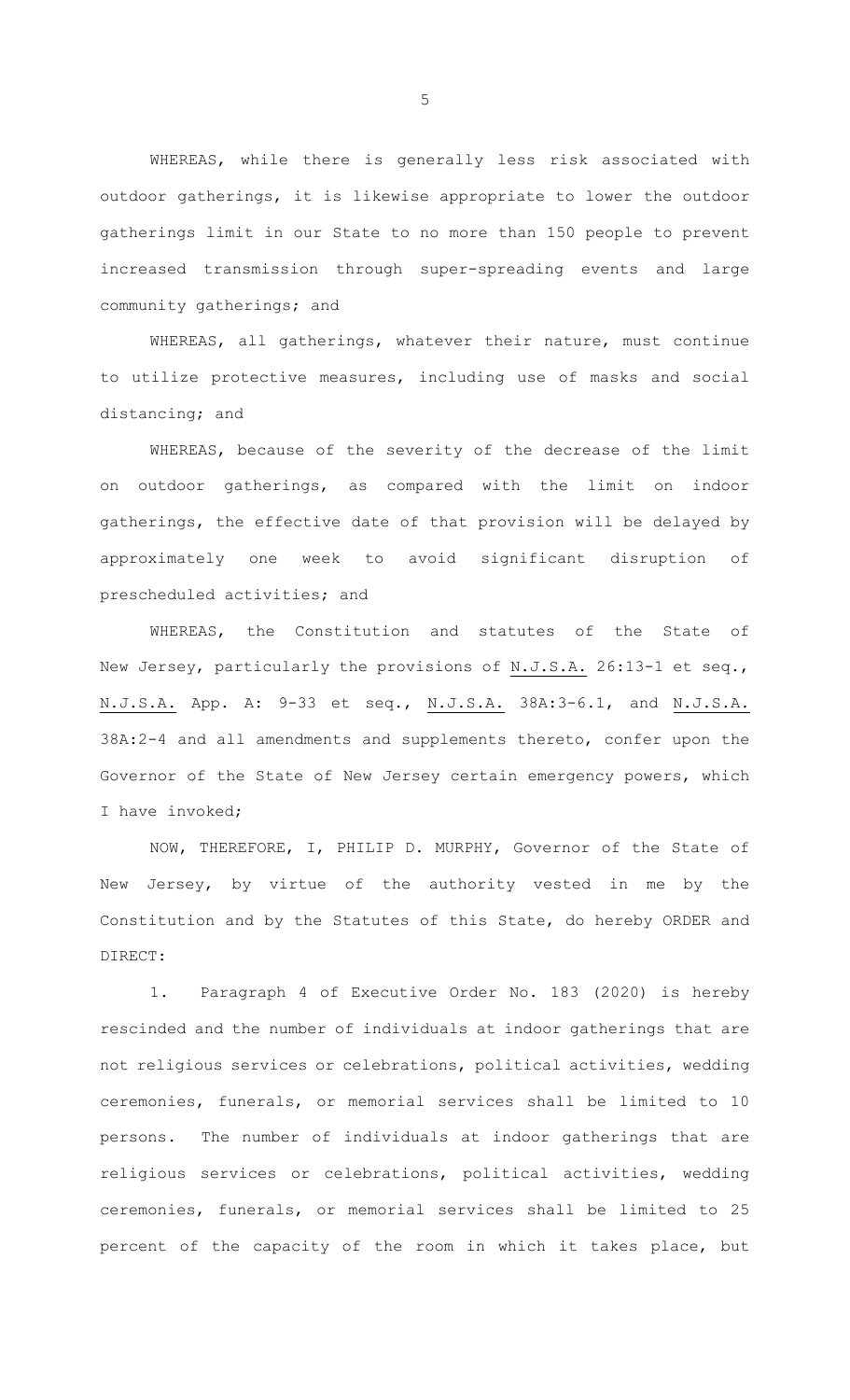regardless of the capacity of the room, such limit shall never be larger than 150 persons or smaller than 10 persons. For purposes of this Paragraph, any private residence or residential unit shall be treated as a single "room". Legislative proceedings of state, county, or local government, including local Boards of Education, and state and local judicial proceedings are not subject to the capacity limits on gatherings in this or any other applicable Executive Order.

2. Professional and collegiate athletic competitions that are conducted indoors are subject to the current indoor gathering limit of 10 persons. Athletes, coaches, referees, and trainers, and other individuals who are necessary for the competitive professional or collegiate sporting event are not included in the number of individuals present at a gathering for purposes of the limits on gatherings. The number of individuals present inside facilities where indoor professional or collegiate athletic competitions are taking place may not exceed 25 percent of the capacity of the room in which it takes place, and such limit may not exceed 150 persons. The provisions of Paragraph 1 of Administrative Order No. 2020-22 regarding indoor gatherings shall continue to apply.

3. All other athletic practices and competitions that are conducted indoors are subject to the current indoor gathering limit of 10 persons. However, if the number of individuals who are necessary for a no-contact practice, contact practice, or competition, such as players, coaches, and referees, is greater than 10 persons, such a practice or competition may proceed, as long as no individuals are present who are not necessary for the practice or competition, such as spectators. If this exception applies, the number of individuals at such an indoor gathering still may not exceed 25 percent of the capacity of the room in which it takes place, and such limit may not exceed 150 persons. Paragraph 2 of Executive Order No. 187 (2020) is hereby rescinded.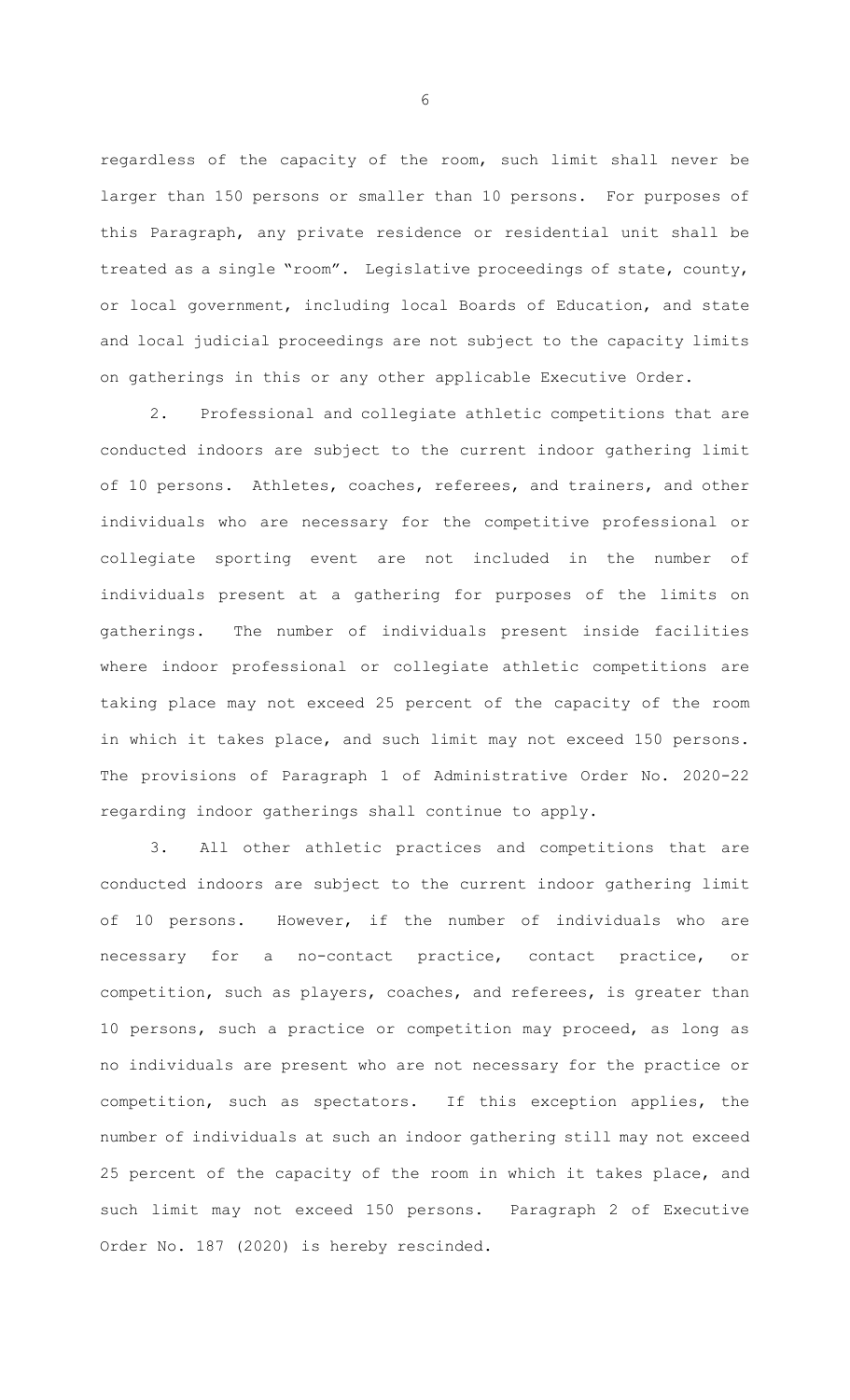4. While the numerical limits on indoor gatherings in Paragraph 4 of Executive Order No. 183 (2020) are rescinded, all other requirements for indoor gatherings outlined in Paragraphs 5 and 6 of Executive Order No. 183 (2020), including those provisions that incorporate by reference the requirements of Paragraph 1 of Executive Order No. 152 (2020), shall remain in effect.

5. Any requirements in any Executive Order, Administrative Order, or agency directive that incorporated by reference the gatherings limits in Executive Order Nos. 107, 142, 148, 152, 156, 161, 173, or 183 (2020) are amended to reflect the rules on gatherings stated in this Order.

6. Paragraph 2 of Executive Order No. 183 (2020) shall remain in effect.

7. Paragraph 1 of Executive Order No. 161 (2020) is hereby rescinded and the number of individuals at outdoor gatherings shall be limited to 150 persons or fewer. All other requirements for outdoor gatherings contained in Paragraph 1 of Executive Order No. 161 (2020), including the requirements of Paragraph 2 of Executive Order No. 152 (2020) incorporated by reference therein, shall remain in effect. An outdoor gathering that is a religious service or celebration, political activity, wedding ceremony, funeral, or memorial service is not required to comply with the numerical limit on persons.

8. Outdoor entertainment centers where performances are viewed or given, including movie theaters, performing arts centers, and other concert venues, must limit the number of patrons in any outdoor area where a performance is viewed or given to a number that ensures that all individuals can remain six feet apart, but such limit shall never be larger than 150 persons.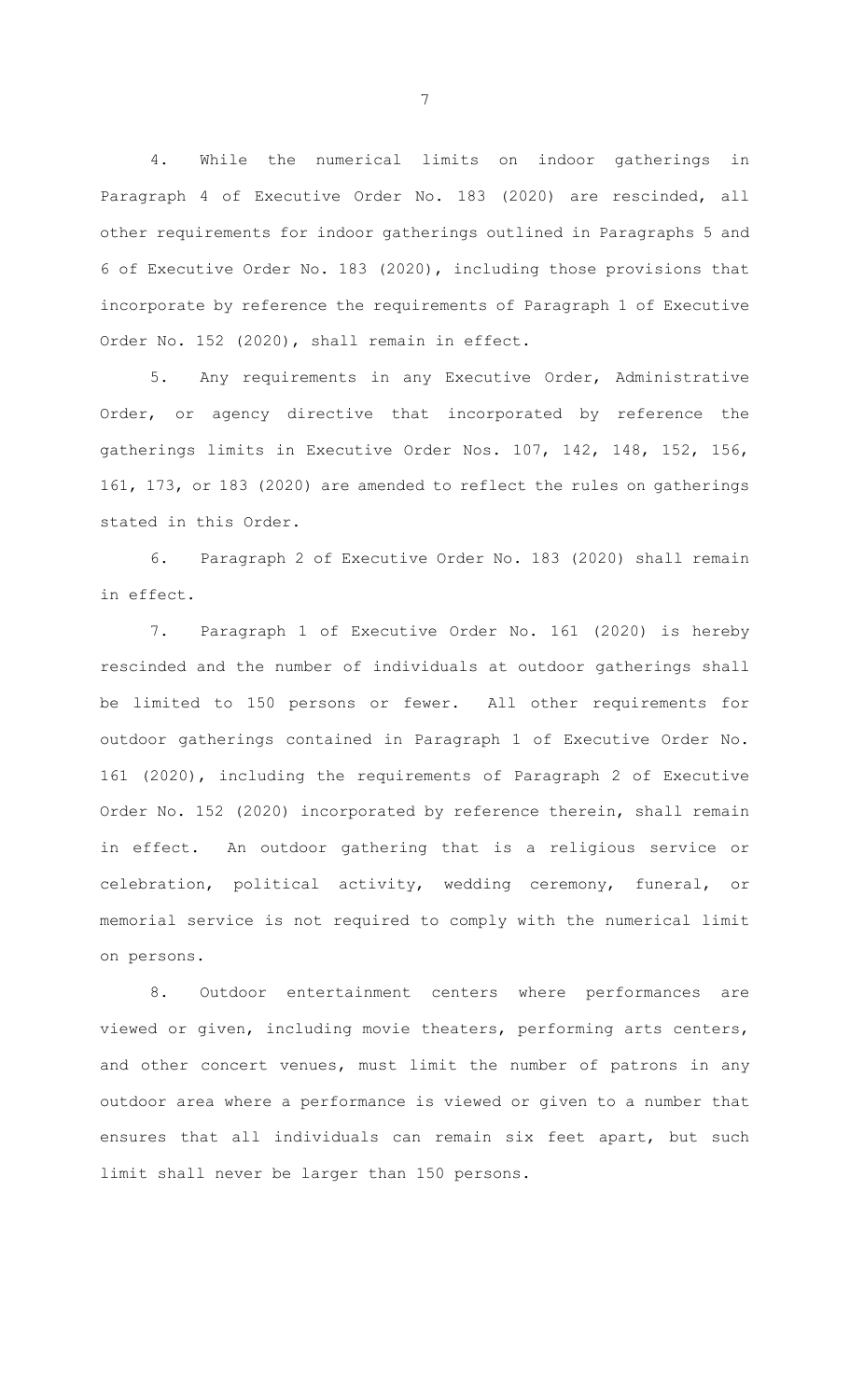9. Professional and collegiate athletic competitions that are conducted outdoors are subject to the outdoor gathering limit of 150 persons. Athletes, coaches, referees, and trainers, and other individuals who are necessary for the competitive professional or collegiate sporting event are not included in the number of individuals present at a gathering for purposes of the limits on gatherings. The provisions of Paragraph 1 of Administrative Order No. 2020-22 regarding outdoor gatherings shall continue to apply.

10. All other sports practices and competitions that are conducted outdoors are subject to the outdoor gathering limit of 150 persons, inclusive of athletes, coaches, referees, and trainers.

11. The State Director of Emergency Management, who is the Superintendent of State Police, shall have the discretion to make additions, amendments, clarifications, exceptions, and exclusions to the terms of this Order.

12. It shall be the duty of every person or entity in this State or doing business in this State and of the members of the governing body and every official, employee, or agent of every political subdivision in this State and of each member of all other governmental bodies, agencies, and authorities in this State of any nature whatsoever, to cooperate fully in all matters concerning this Order.

13. No municipality, county, or any other agency or political subdivision of this State shall enact or enforce any order, rule, regulation, ordinance, or resolution which will or might in any way conflict with any of the provisions of this Order, or which will or might in any way interfere with or impede its achievement.

14. Penalties for violations of this Order may be imposed under, among other statutes, N.J.S.A. App. A: 9-49 and -50.